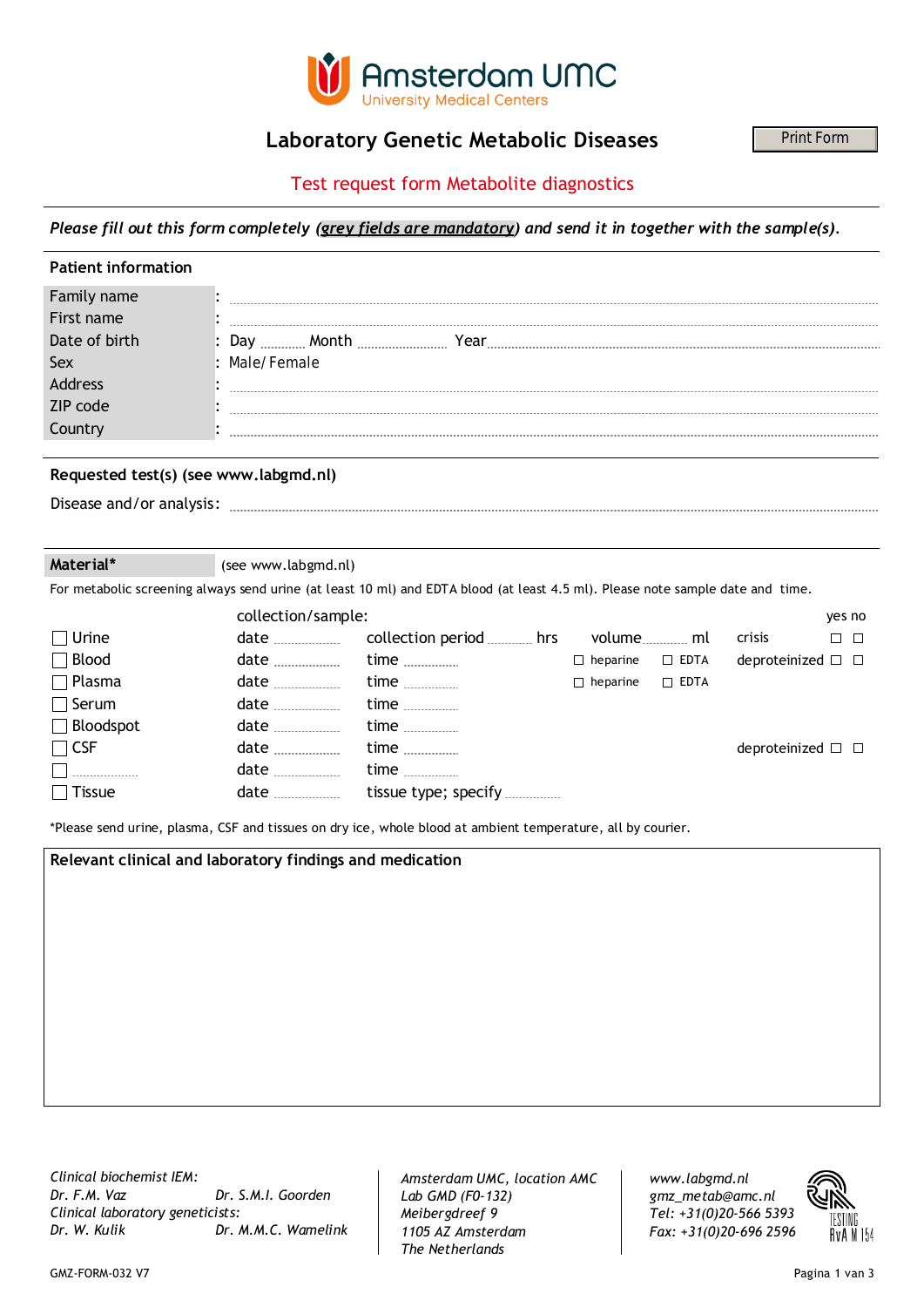#### **Results should be sent to**

| City and Zip-code |  |
|-------------------|--|
|                   |  |
| yunuy<br>hone     |  |
| Fax               |  |
|                   |  |
|                   |  |

*\* For privacy reasons results will be faxed. Results can only be sent by email if a secure email option is provided. Please provide email address for correspondence.*

#### **Copy results should be sent to**

| Name               |  |
|--------------------|--|
| Department         |  |
| Hospital/institute |  |
| Address            |  |
| City and Zip-code  |  |
| Country            |  |
| E-mail             |  |

#### **Invoice should be sent to\***

| In case of institution      |  |
|-----------------------------|--|
|                             |  |
| Hospital/institute          |  |
|                             |  |
| City and Zip-code           |  |
|                             |  |
| E-mail of financial contact |  |
| number                      |  |

*\* Be sure to include all information needed by the financial department of your institution.*

*\* For EU countries only:*

*VAT number of your institution must be provided. Original S2 forms (formerly E 112) should be filled out completely and can be sent in together with the sample(s) or separately.*

#### **Form completed by**

| Name                |  |
|---------------------|--|
| Function/Department |  |
| Date                |  |
| Signature           |  |
|                     |  |

### *Please note that without the above requested information the requested test(s) cannot be performed.*